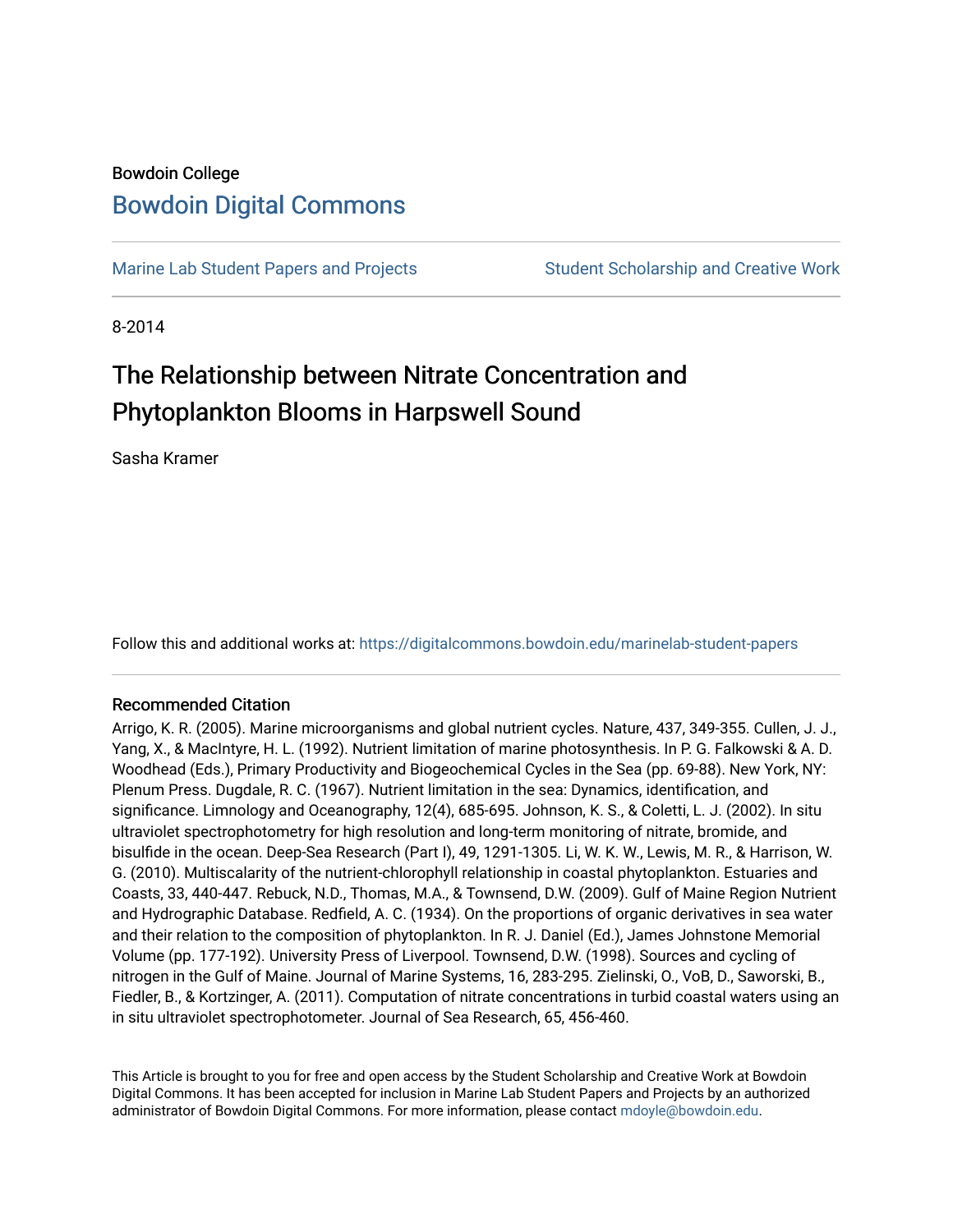#### **The Relationship between Nitrate Concentration and Phytoplankton Blooms in Harpswell Sound Sasha Kramer, 2016**

Phytoplankton require certain essential nutrients for growth. The Redfield ratio (Redfield, 1934) dictates an ideal element proportion of 106 carbon: 16 nitrogen: 1 phosphorus in order to maintain balanced phytoplankton growth through photosynthesis (Li et al., 2008). Under typical conditions, the concentration of nutrients present in the water directly controls the attainable phytoplankton yield (i.e. one inorganic nitrogen from nitrate yields one organic nitrogen in cellular form). While plankton that are starved of nutrients tend to die off quickly, plankton that are simply nutrient limited can adjust to constant but low levels of nutrient concentration (Cullen et al., 1992), often by adjusting their Redfield ratio. As an essential nutrient, nitrogen is a limiting factor for phytoplankton growth in the ocean (Dugdale, 1967). In oceanic and coastal ecosystems, dissolved nitrate  $(NO_3^-)$  is the most commonly available form of nitrogen (Zielinski et al., 2011). The formation of nutrients through microbial processes such as denitrification in deep water creates a source of nitrogen in the deep ocean (Arrigo, 2005). Phytoplankton growth is limited by both light and nutrients: therefore, the transport of nitrate into the euphotic zone controls the rate of primary production. In the Gulf of Maine, nitrate concentration varies with depth and season. Water density is determined by temperature and salinity; these qualities in turn control the depth of mixing and stratification, and thus the depth of the nitracline, the depth at which the high-nutrient deep waters are found (Townsend, 1998).

An instrument known as the *In Situ* Ultraviolet Spectrophotometer (ISUS by Satlantic, Inc.) offers the ability to quantify nitrate concentrations based on optical properties. The instrument specifically measures the magnitude of absorption of ultraviolet light by dissolved nitrate molecules in the water. The concentration is determined from the ratio of the measured absorption coefficient to the molar absorption coefficient of nitrate. The ISUS is placed directly into the water

at a site of specific interest—it measures the absorption and computes the nitrate concentration at this site every hour.



**Figure 1.** Nitrate vs. salinity and nitrate vs. temperature. Data for the Gulf of Maine 1990-2006 in green, 2007- 2012 in cyan, and data for Harpswell Sound 2007-2012 in blue (salinity) or pink (temperature). (*Gulf of Maine data from Rebuck et al., 2009*).

This method of analysis gives superior stability, precision, and accuracy in data compared to a typical water sample analysis in a laboratory setting (Johnson & Coletti, 2002). For the past 4 years, an ISUS sensor has been deployed on the Bowdoin Buoy in Harpswell Sound collecting hourly observations of nitrate concentration concurrent with hourly observations of chlorophyll fluorescence (which can be used as a proxy for phytoplankton biomass).

Once per week between May 21, 2014 and June 18, 2014, measurements of the depth distribution of salinity, temperature, density, chlorophyll fluorescence, and dissolved oxygen content were taken at the Bowdoin Buoy. Water samples were collected at five discrete depths each week, and were returned to the lab for analysis of chlorophyll concentration on the Turner fluorometer and nutrient concentration on the SmartChem. These laboratory analyses were used to calibrate and validate the buoyand boat-based optical observations.

The analysis of nitrate observations was performed in two phases. First, the variability in nitrate measured on the buoy since 2007 along with colocated discrete water samples was compared to a published historical dataset in order to place Harpswell Sound in the broader context of the Gulf of Maine. Second, the timeseries buoy observations of nitrate and chlorophyll were analyzed to determine temporal covariability.

The historical nutrient and water quality data for the Gulf of Maine gathered by Rebuck et al. 2009 for 1990-2009 (in addition to unpublished data from 2010-2012) provided a broader spatial and temporal range for comparison with data from the Bowdoin Buoy in Harpswell Sound, Maine from 2007-2012. The historical nutrient data for the Gulf of Maine were measured in the lab; the nutrient data for Harpswell Sound was measured by the ISUS. There are relatively few match-ups for validation, but these points did show the correlation between the two methods. However, the similarity of the distribution of